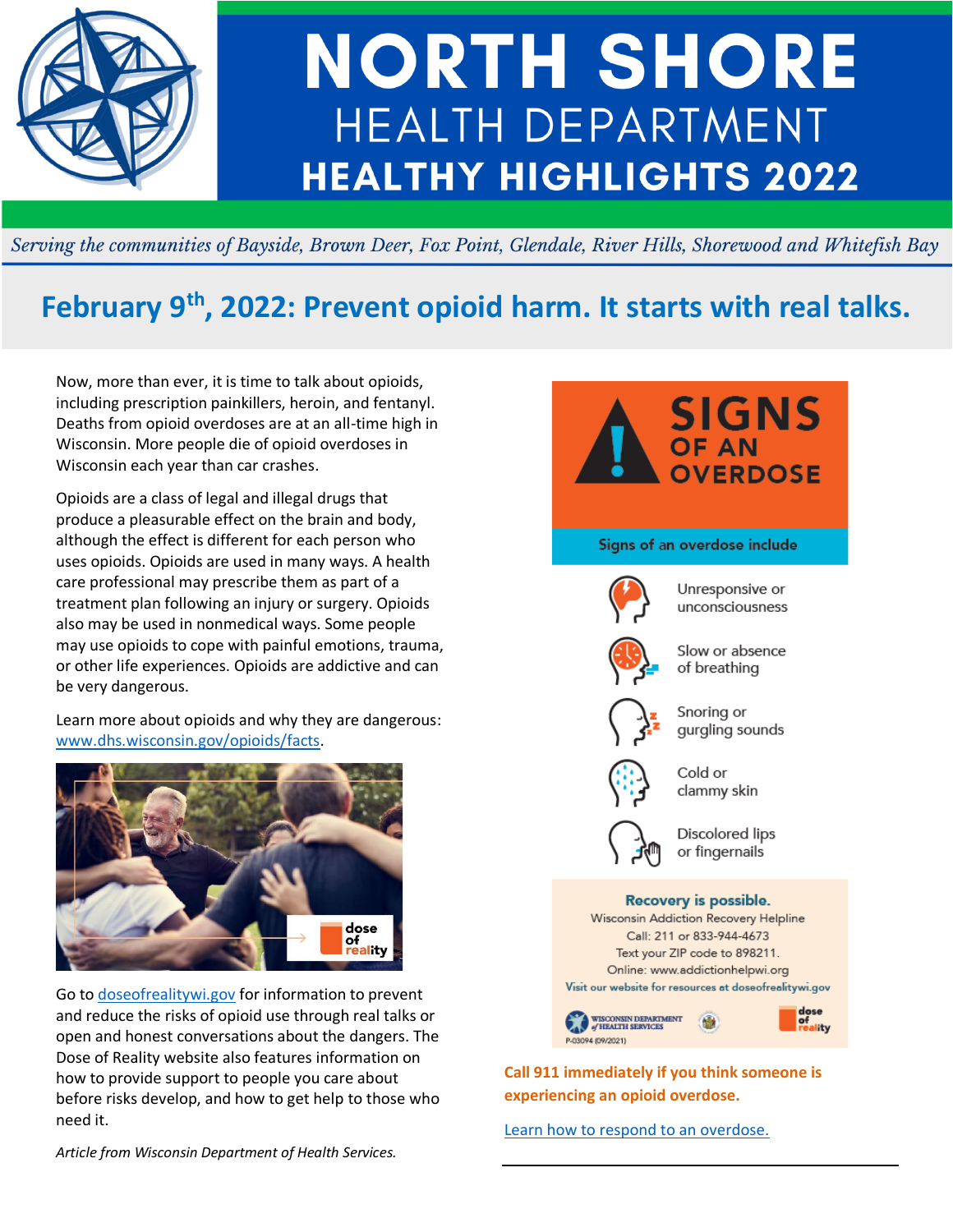# **FEBRUARY IS BLACK HISTORY MONTH**

We're celebrating Black History Month, along with the Office of Minority Health (OMH) at the U.S. Department of Health and Human Services (HHS), by highlighting the work Black leaders have championed for public health and medicine.

## *Did you know?*

• In 1988 Dr. Patricia Bath became the first Black female doctor to receive a medical patent. Her patented work to help improve the eyesight of visually impaired individuals reminds us to ensure inclusivity in medical product development.



• Blood transfusions save millions of people in the U.S. every year. This Black History Month we honor Charles Richard Drew whose work in blood banking and logistics helped make this possible.

• Dr. Helen Dickens became the first Black woman admitted as a fellow to the American College of Surgeons. Throughout her career, she helped her colleagues address patients' experiences, beliefs, & preferences.

• This Black History Month we honor Dr. Jane Wright's focus on patient care that helped improve and advance chemotherapy techniques. Her contributions help us understand how patient response is vital to effective cancer treatment.



Visit [minorityhealth.hhs.gov/bhm](https://minorityhealth.hhs.gov/bhm/) to find additional information, tools, and resources to honor Black History Month this February.

# **WHAT HAS NSHD BEEN WORKING ON?**

- ❖ *We welcome Tyler Burkart to the Village of Brown Deer as the new Village Manager. [Read more](https://www.jsonline.com/story/communities/northshore/news/brown-deer/2022/02/04/brown-deer-announces-new-village-manager-tyler-burkart/6664485001/)*
- ❖ *We were able to supply additional N95 masks to our area libraries to distribute this week. Brown Deer Library, Shorewood Library and North Shore Library still have masks available!*
- ❖ *Our nurse supervisor, Kathleen Platt, continues to serve as our Interim Health Officer.*

## **2022 Projects at NSHD**

*\_\_\_\_\_\_\_\_\_\_\_\_\_\_\_\_\_\_\_\_\_\_\_\_\_\_\_\_\_\_\_\_\_\_\_\_\_\_\_\_\_\_\_\_\_\_\_\_*

**Community Health Assessment:** We have started our Community Health Assessment (CHA), which is completed every five years at local health departments to identify the most important areas of focus moving forward. The CHA informs the creation of the Community Health Improvement Plan (CHIP), which guides the work of our department. Public input is an essential component of the CHA and helps us to develop goals and programs that meet the needs of our North Shore communities.

Watch for future communications about completing the community health survey.

Learn more about why local health departments perform Community Health Assessments every five years[: Click Here](https://www.dhs.wisconsin.gov/chip/index.htm)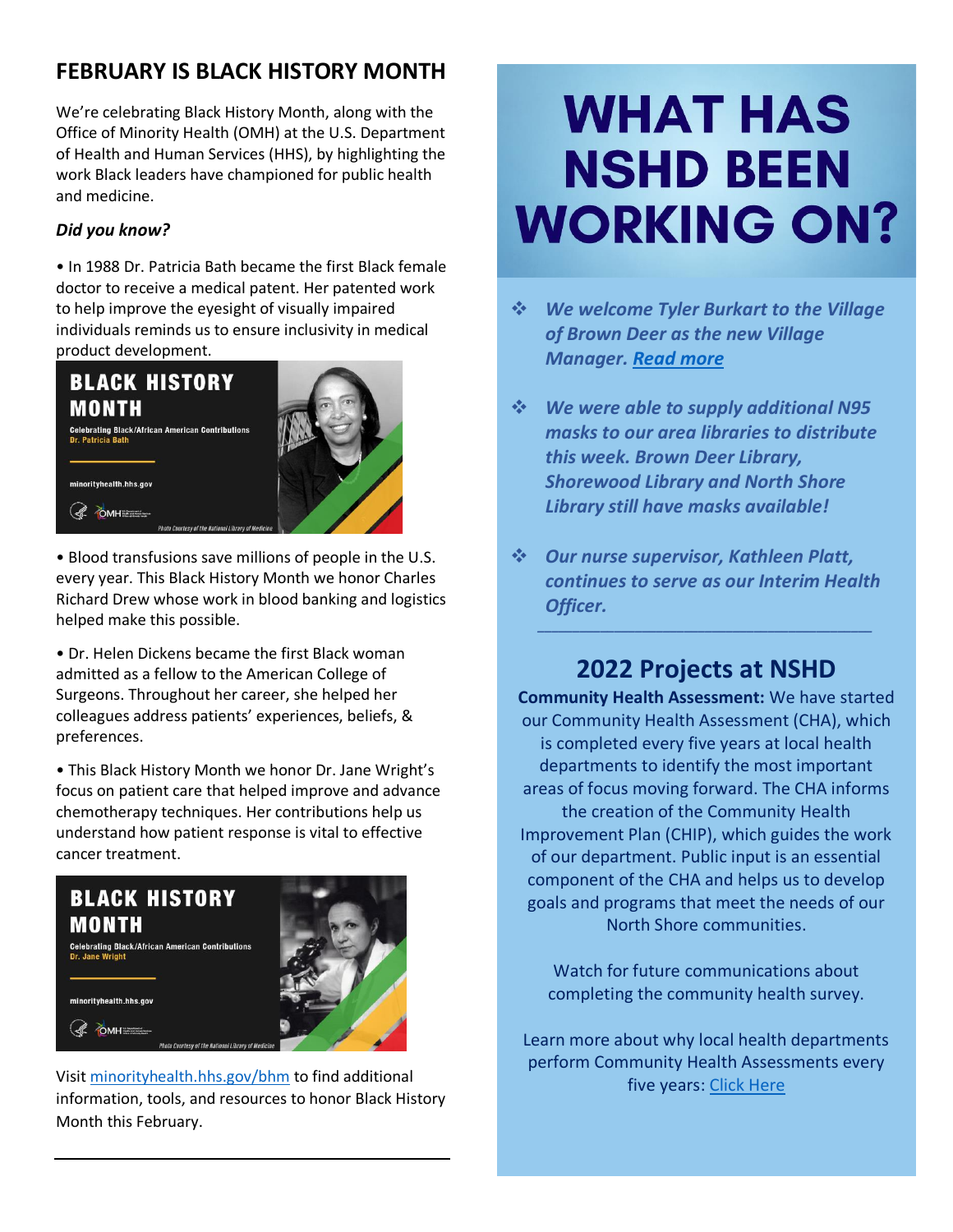

Among the notable health observances in February, are [American Heart Month](https://www.cdc.gov/heartdisease/about.htm) and [National Children's Dental](https://www.ada.org/publications/ada-news/2021/november/2022-national-childrens-dental-health-month-focuses-on-sealants)  [Health Month.](https://www.ada.org/publications/ada-news/2021/november/2022-national-childrens-dental-health-month-focuses-on-sealants)

This week we observe the following health days:

- February 9 [Toothache Day.](https://www.daysoftheyear.com/days/toothache-day/) Dental hygiene is important for your overall health. Don't ignore a toothache.
- February 14 [National Donor Day.](https://www.organdonationalliance.org/insight/february-14-is-national-donor-day/) Being an organ donor improves the lives of others through transplantation, therapy, research, and education. [Sign up to be a donor in Wisconsin.](https://health.wisconsin.gov/donorRegistry/public/donate.html)
- February 6-12 [Burn Awareness Week](https://ameriburn.org/prevention/burn-awareness-week/)



#### **IMMUNIZATIONS (NON-COVID, APPOINTMENT REQUIRED)**:

We provide vaccinations for individuals who are underinsured or uninsured, including infant and child routine immunizations and those required for school. Please call us at 414-371-2980 to find out what vaccines we have available and to make an appointment during our immunization clinic hours:

#### **Brown Deer Office**

1st Tuesday of the month • 7:30-9am 3rd Tuesday of the month • 3:30-5pm

#### **Shorewood Office**

2nd Wednesday of the month • 3:30-5pm 4th Wednesday of the month • 7:30-9am

*If these days/times do not work for you, we will do our best to accommodate you at another time.*

*Still need a flu shot?* Call 414-371-2980 to schedule an appointment. Anyone 18 and under can get a flu shot for \$10 at NSHD through February 18<sup>th</sup>!

#### **UPCOMING BLOOD PRESSURE SCREENING (WALK-INS WELCOME – NO APPOINTMENT NECESSARY):**

- **NSHD Shorewood Office:**2010 E Shorewood Blvd. 4th Wednesday of the month from 3:30 p.m. to 4:30 p.m.
- **Lydell Community Center:** 5205 N Lydell Ave, Whitefish Bay. February 16, March 16, and April 20.
- **Lois & Tom Dolan Community Center:** 4355 W. Bradley Rd, Brown Deer. 1st Wednesday of the month from 12:15 p.m. - 1:00 p.m.

*Please visit our website for up-to-date information about BP Screenings:  [www.nshealthdept.org/Clinics](https://www.nshealthdept.org/Clinics.aspx)*



### **COVID-19 VACCINATIONS AND TESTING:**

**Complaint or concern about a COVID-19 testing experience?** Wisconsinites can direct complaints about a COVID-19 testing experience to the DHS Office of Inspector General by calling 877-865-3432 or reporting [online.](https://www.reportfraud.wisconsin.gov/rptfrd/default.aspx)

**Get free at-home COVID-19 tests:** Every home in the U.S. is eligible to order 4 free at-home COVID-19 tests. The tests are completely free. Orders will usually ship in 7-12 days. Order them here: [www.covidtests.gov.](https://www.covidtests.gov/)

Need help placing an order for your at-home tests? Call 1-800-232-0233 (TTY 1-888-720-7489).

- 1. Find a vaccine location near you: Vaccines.gov: call 1-800-232-0233 or visit [vaccines.gov](https://www.vaccines.gov/search/)
- 2. Visit our website for updates on testing (COVID19) [Testing \(nshealthdept.org\)\)](https://www.nshealthdept.org/CommunicableDiseases/COVID-19/Testing.aspx) and vaccination [\(Vaccine Information \(nshealthdept.org\)\)](https://www.nshealthdept.org/CommunicableDiseases/COVID-19/VaccineInformation.aspx) locations.
- 3. Wisconsin Immunization Registry: Those in Wisconsin can visit [Public Immunization Record](https://www.dhfswir.org/PR/clientSearch.do?language=en)  [Access webpage](https://www.dhfswir.org/PR/clientSearch.do?language=en) for their vaccination records.